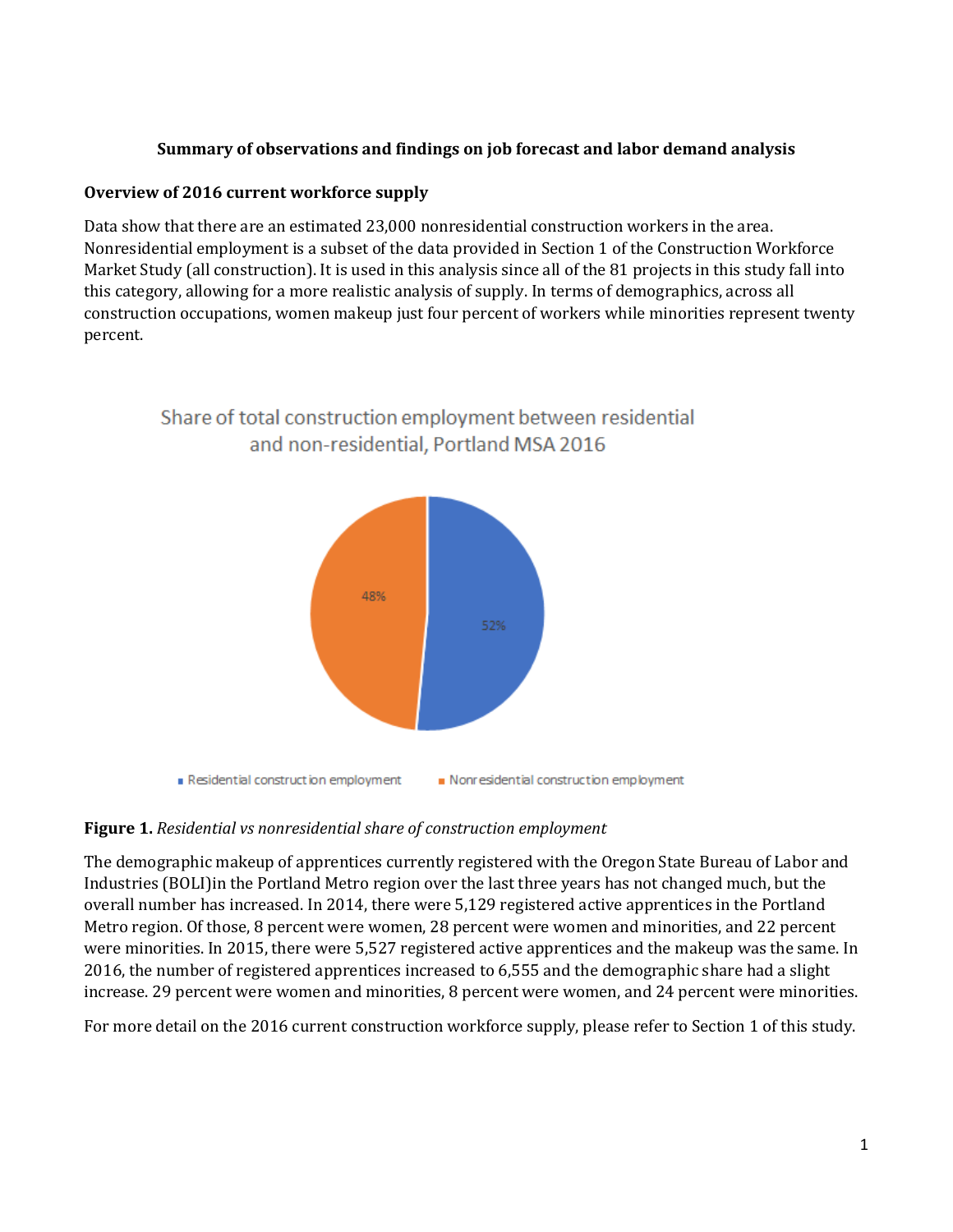#### **5-year workforce demand for public projects over \$15 Million**

Beginning in 2017 through 2021, the 81 known large public capital projects will require nearly 14,000 construction workers. Some of these projects have stated apprentice and workforce diversity goals. These average 20 percent apprentices, 25 percent minorities, and 14 percent women, which translates into demand for 2,000 apprentices, 1,200 minorities, and 700 women. Demand varies greatly by trade as illustrated in the Summary spreadsheet.

Many agencies did not state goals, or were unable to provide specifics (e.g. "TBD"). If we apply the average goals stated above to *all* 81 projects, the need increases. The 5-year demand increases to 2,700 apprentices, 3,400 minorities, and nearly 2,000 female construction workers.



## Estimated demand for known goals and assuming all public projects utilize goals

**Figure 2.** *Estimated demand for public projects through next 3-5 years*

*The rest of this analysis utilizes the latter scenario: where all 81 major public projects have goals, and that these goals are the same as the average for those projects with stated goals (20% apprentices, 25% minorities, 14% female).*

## Methodology

The five-year construction workforce demand for public capital projects over \$15 million was estimated via extensive interviews with local public agencies responsible for 81 projects. Some agencies provided detailed information such as projected hourly demand by individual trade and apprenticeship, minority, and female hiring goals. However, most agencies were unable to provide anything more than project type and costs. To address the gaps in the data, the team worked with local contractors to develop staffing patterns and demand by project type. They used this, along with the known data, to estimate the future labor demand for these 81 capital projects.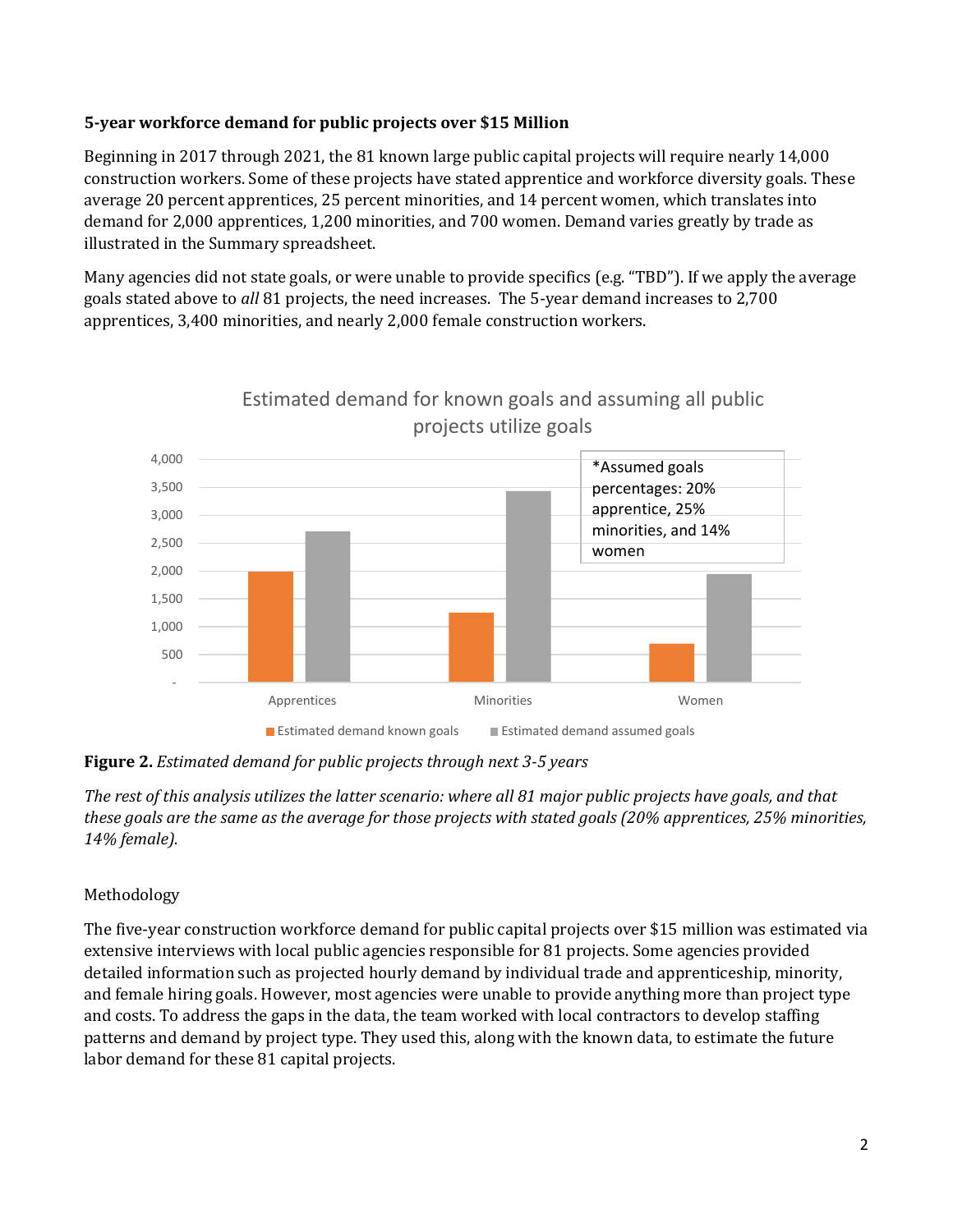## **Potential surplus/deficit**

Overall, the current 2016 workforce of 23,000 nonresidential construction workers appears to meet the future 5-year demand of 14,000 workers for large capital projects, even when assuming all projects have goals. Broken out by stated apprentice and diversity goals, this is also true for apprentices and minorities. However, the region will need an additional 1,000 female construction workers.



# Current supply of construction workers vs estimated demand for

**Figure 3.** *Estimated demand for public projects compared to current supply*

Although most goals appear to be met at the sum total level, there is a lack of diversity at the individual occupational level. If diversity goals were applied to each individual trade, many occupations fall short. This can be better summarized if we add up all of the deficits by trade, which better illustrates the needs of specific trade occupations for the region. This analysis shows that the 2016 supply would fall short by 1,074 minorities, 1,416 females, and 445 apprentices to fill the needs for all trades in the region over the next 5 years.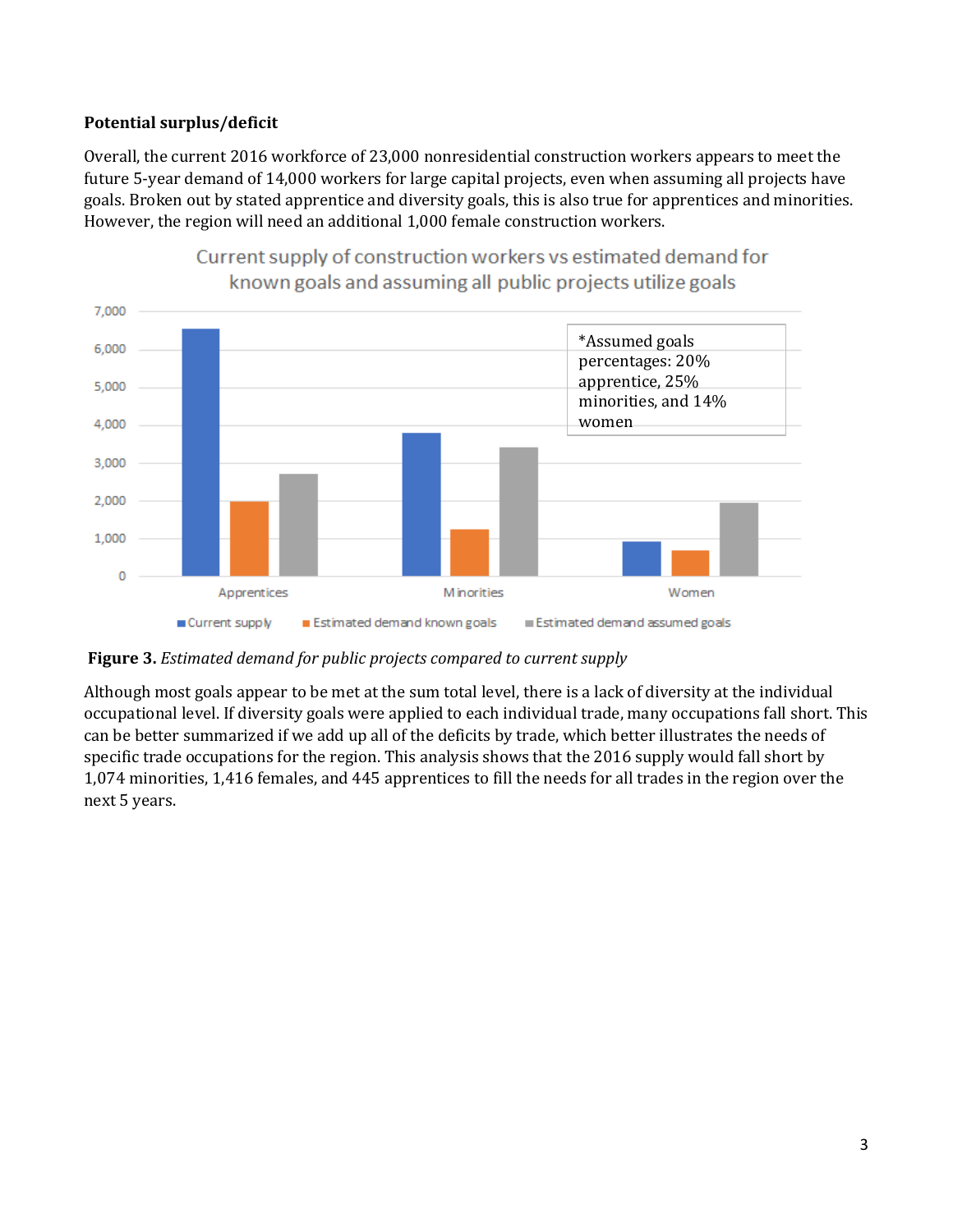

**Figure 5.** *Estimated need when combining all supply deficits broken down by trade*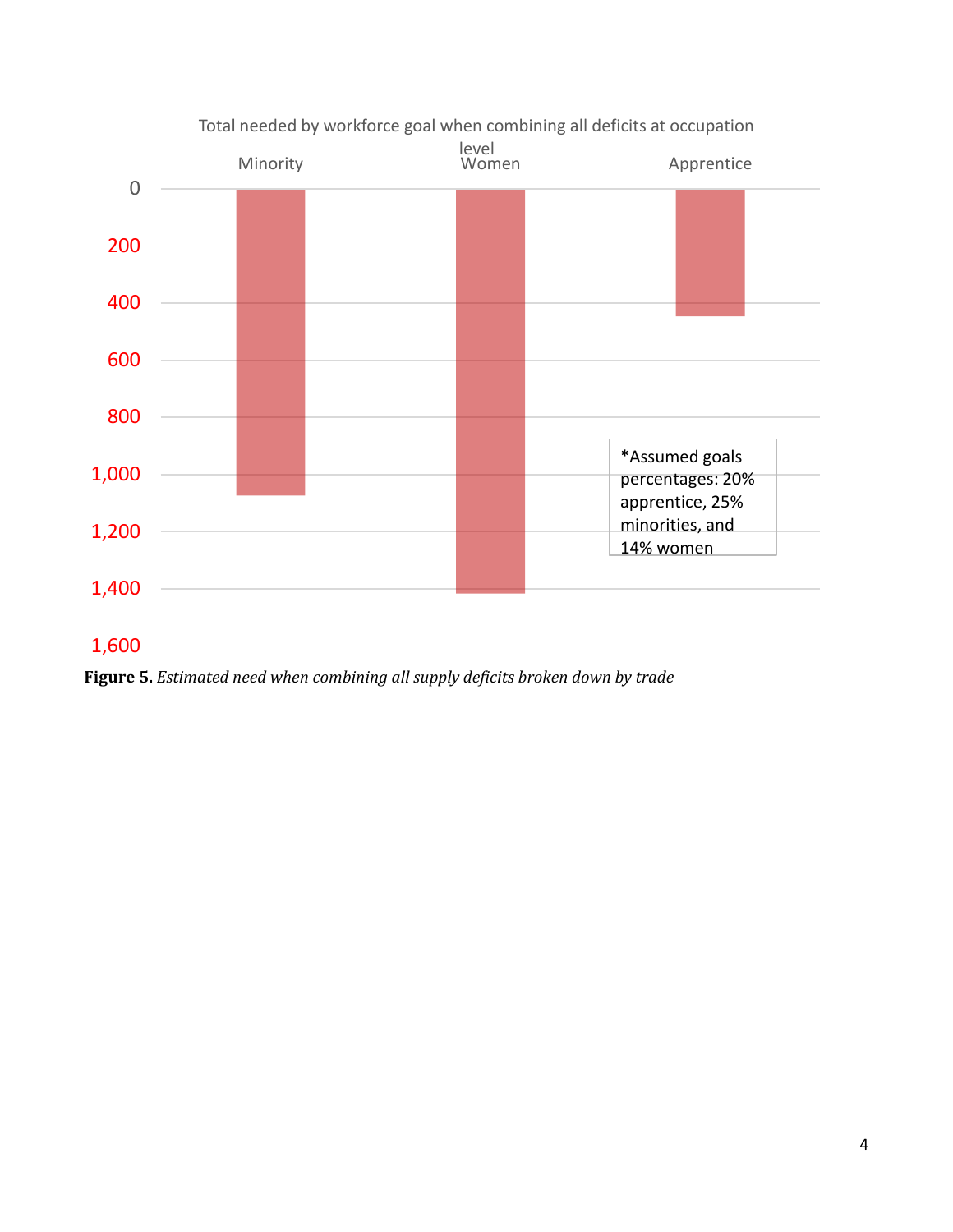

**Figure 4.** *Estimated demand for public projects compared to current supply broken down by top occupations*

Data Notes

1. It is critical to keep in mind these gaps are only looking at the *current* 2016 workforce supply and assuming no new workers are trained or move to the area and enter the workforce in the next five years. Given that, the estimated gaps should be interpreted with the knowledge that the industry can and will be training more people over the coming years to address the workforce demand of the market.

2. The projected demand included in this matrix only include public capital projects over \$15 million that were captured through our interviews. This analysis does not include a. Private projects b. Public projects under \$15 million and c. Any data that may not have been disclosed during the public agency interviews.

3. There is significant demand in the region for construction workers outside of the scope of this study (e.g. private market, smaller public projects, projects in nearby jurisdictions). However, this matrix *most likely* includes most of the projected demand for apprentices, minority and female workers in the region. This is because utilization goals for these types of workers primarily exist explicitly for only public capital projects, and are rarely present in the private market. This doesn't mean, however, that apprentices, women and minorities aren't employed elsewhere. Public sector projects for this workforce will still need to compete with other markets.

4. The methodology developed and applied to projects that didn't have labor data and resulting labor forecasts are based on multiple sources and processes, both with public agencies and with contractor estimators. These sources used different terminologies and definitions, including construction costs, labels for trade categories (HVAC versus Sheet Metal, Flaggers versus Laborers), and some public agencies simply